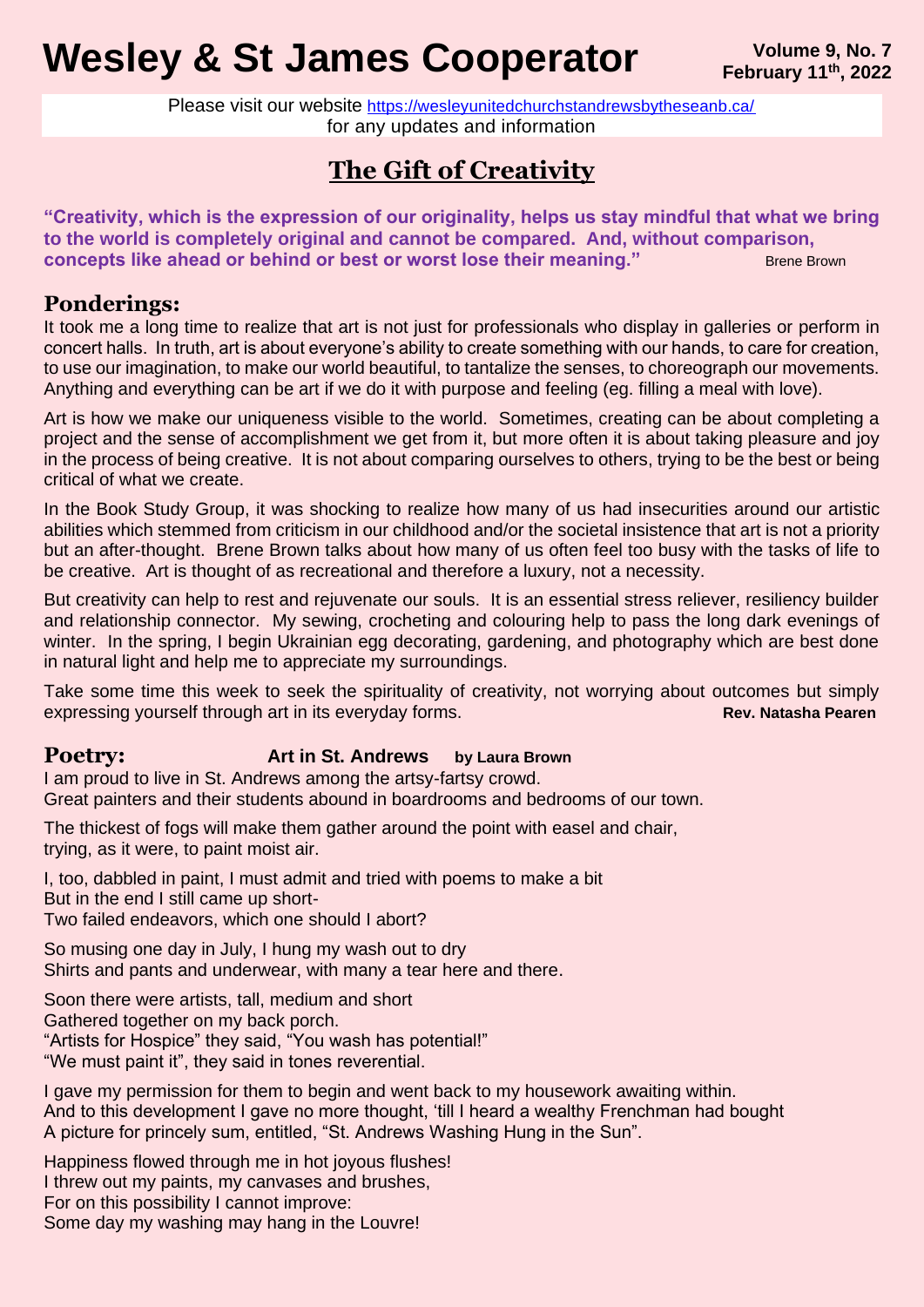**Reflective Music** "I can only Imagine" by One Voice Children's Choir **<https://www.youtube.com/watch?v=acwsBIl15zM>** (Check out the next song that plays too…. "A Million Dreams".)

## **Events and Announcements**

**In Person Worship** Sun February 13th - Wesley 9:30 & St James at Scotch Ridge 11:30

**St Andrews Open Door** Wednesday, February 16th 3–5pm Wesley United St Andrews

**Passamaquoddy Lodge Service** Thurs. February 17<sup>th</sup> at 10am

**Book Study:** *"The Gifts of Imperfection"* Tuesday at 10: 30am on Zoom, extended to March 15<sup>th</sup>

**St. James Annual Meeting** Sunday February 20<sup>th</sup> Reports are to be submitted to Karen Dempsey by February 13<sup>th</sup>. Thank you!

**Tax Receipts** for donations are available for collection at Wesley United

**Black History Month** February is Black History Month, and we will recognize the contributions of Black Canadians during our worship services this month.

**ZOOM Worship** Sun February 20th 10am

**Wesley Annual Meeting Sunday February 27th.** Worship will commence at 10am followed by the meeting.

**Upcoming in March**: (More information to follow later.)

- Lent begins March 6th with the theme: Setting a Place for All
- Guided Meditation beginning on Wednesday March 2nd at 2pm
- Ukrainian Egg Decorating workshops

. **Please check our calendar on our website for any upcoming events or changes to events <https://wesleyunitedchurchstandrewsbytheseanb.ca/events/>**

**Dedications are most welcome remembering, honouring, celebrating a special person, event or season! Please email [wesleyunitedstandrews@gmail.com](mailto:wesleyunitedstandrews@gmail.com) with your request. Thanks!** Photos or any other requests to go with dedications – favourite flower or season etc…….

**Please send all announcements to:** [WesleyUnitedStAndrews@gmail.com](mailto:WesleyUnitedStAndrews@gmail.com) **State if you wish them to go on the Bulletin, the COOP, Facebook page, Website, or all four! (photos can be placed on all but the bulletin) Thank you!**

> *PRAYER REQUESTS***: may be given to our Prayer Circle by 1. contacting Barb King [davebarbking@gmail.com](mailto:davebarbking@gmail.com) 2. contacting Sharon Hannan [retired@xplornet.ca](mailto:retired@xplornet.ca) or phone 466-1435 3. by asking any of us from Wesley/St James community to pass on a request**